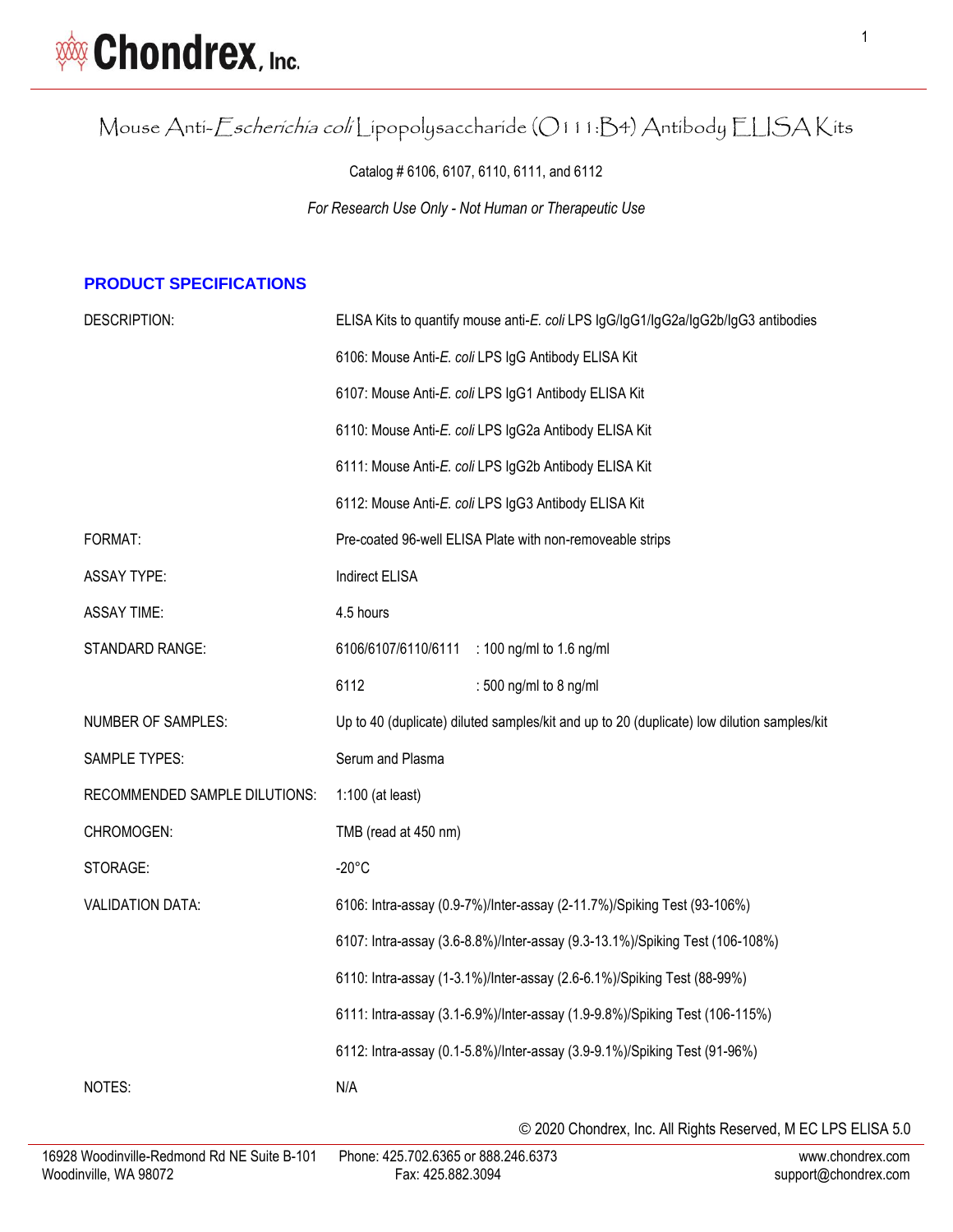Mouse Anti-Escherichia coli Lipopolysaccharide (O111:B4) Antibody ELISA Kits

Catalog # 6106, 6107, 6110, 6111, and 6112

*For Research Use Only - Not Human or Therapeutic Use*

### **INTRODUCTION**

Recent studies indicate environmental factors, especially intestinal microbiota and their toxins, may play pathogenic roles in autoimmune diseases such as rheumatoid arthritis (RA) (1-7), inflammatory bowel diseases (IBDs) (8, 9), systemic lupus erythematosus (SLE) (10), and other chronic disorders (11-13). It is possible that increased translocation of bacteria and bacterial toxins associated with high mucosal permeability and low immune function may be the primary and common pathogenesis of these autoimmune disorders (14). Mice are ideal experimental animals to test this hypothesis due to the variety in genetic backgrounds, strains, and housing conditions, such as germ free, gnotobiotic, specific pathogen free, and conventional, all of which can affect susceptibility to potential pathogens. These differences in susceptibility may be attributed to the maturity of the immune system, depending on the environment.

To facilitate and promote studies that determine immune responses to environmental agents, Chondrex. Inc. provides mouse antibody ELISA kits against *Escherichia coli* O111:B4 lipopolysaccharide (*E. coli* LPS). In addition, Chondrex, Inc. also provides mouse antibody ELISA kits against *E. coli* O111:B4 (Cat # 6206, 6207, 6209 - 6212), staphylococcal enterotoxin A (Cat # 6218 - 6221), staphylococcal enterotoxin B (Cat # 6214 - 6217), *Porphyromonas gingivalis* (Cat # 6225 - 6227), and *Porphyromonas gingivalis* LPS (Cat # 6222 - 6224). For further requests or consultation, please contact us at [support@chondrex.com.](mailto:support@chondrex.com)

Mouse anti-*E. coli* LPS IgG Antibody ELISA Kit (Cat # 6106) Mouse anti-*E. coli* LPS IgG1 Antibody ELISA Kit (Cat # 6107) Mouse anti-*E. coli* LPS IgG2a Antibody ELISA Kit (Cat # 6110) Mouse anti-*E. coli* LPS IgG2b Antibody ELISA Kit (Cat # 6111) Mouse anti-*E. coli* LPS IgG3 Antibody ELISA Kit (Cat # 6112)

#### **KIT COMPONENTS**

|                                                                        | <b>Item</b>                                                                   | Quantity | Amount                                                                     | <b>Storage</b>  |
|------------------------------------------------------------------------|-------------------------------------------------------------------------------|----------|----------------------------------------------------------------------------|-----------------|
| Standard<br>Antibody                                                   | IgG (61066)<br>IgG1 (61076)<br>IgG2a (61106)<br>lgG2b (61116)<br>IgG3 (61121) | 1 vial   | lgG/lgG1/lgG2a/lgG2b<br>100 ng, lyophilized<br>lgG3<br>500 ng, lyophilized | $-20^{\circ}$ C |
| Secondary Antibody<br>(peroxidase-conjugated<br>polyclonal antibodies) | IgG (61062)<br>IgG1 (61072)<br>IgG2a (61102)<br>lgG2b (61112)<br>IgG3 (61123) | 2 vials  | 50 µl/vial                                                                 | $-20^{\circ}$ C |
|                                                                        | Solution A - Blocking Buffer (61026)                                          | 1 bottle | $10 \mathrm{m}$                                                            | $-20^{\circ}$ C |
| Solution B - Sample/Standard Dilution Buffer (61027)                   |                                                                               | 1 bottle | 50 ml                                                                      | $-20^{\circ}$ C |
| Solution C - Secondary Antibody Dilution Buffer (61025)                |                                                                               | 1 bottle | $20 \mathrm{m}$                                                            | $-20^{\circ}$ C |
| TMB Solution (90023)                                                   |                                                                               | 2 vials  | $0.2$ ml/vial                                                              | $-20^{\circ}$ C |
|                                                                        | Chromogen Dilution Buffer (90022)                                             | 1 bottle | 20 ml                                                                      | $-20^{\circ}$ C |
| Stop Solution - 2N Sulfuric Acid (9016)                                |                                                                               | 1 bottle | 10 <sub>ml</sub>                                                           | $-20^{\circ}$ C |
| Wash Buffer, 20X (9005)                                                |                                                                               | 1 bottle | 50 ml                                                                      | $-20^{\circ}$ C |
| LPS (from E. coli O111:B4)-coated 8-Well Strips (Red)                  |                                                                               | 12 each  | 8-well strips                                                              | $-20^{\circ}$ C |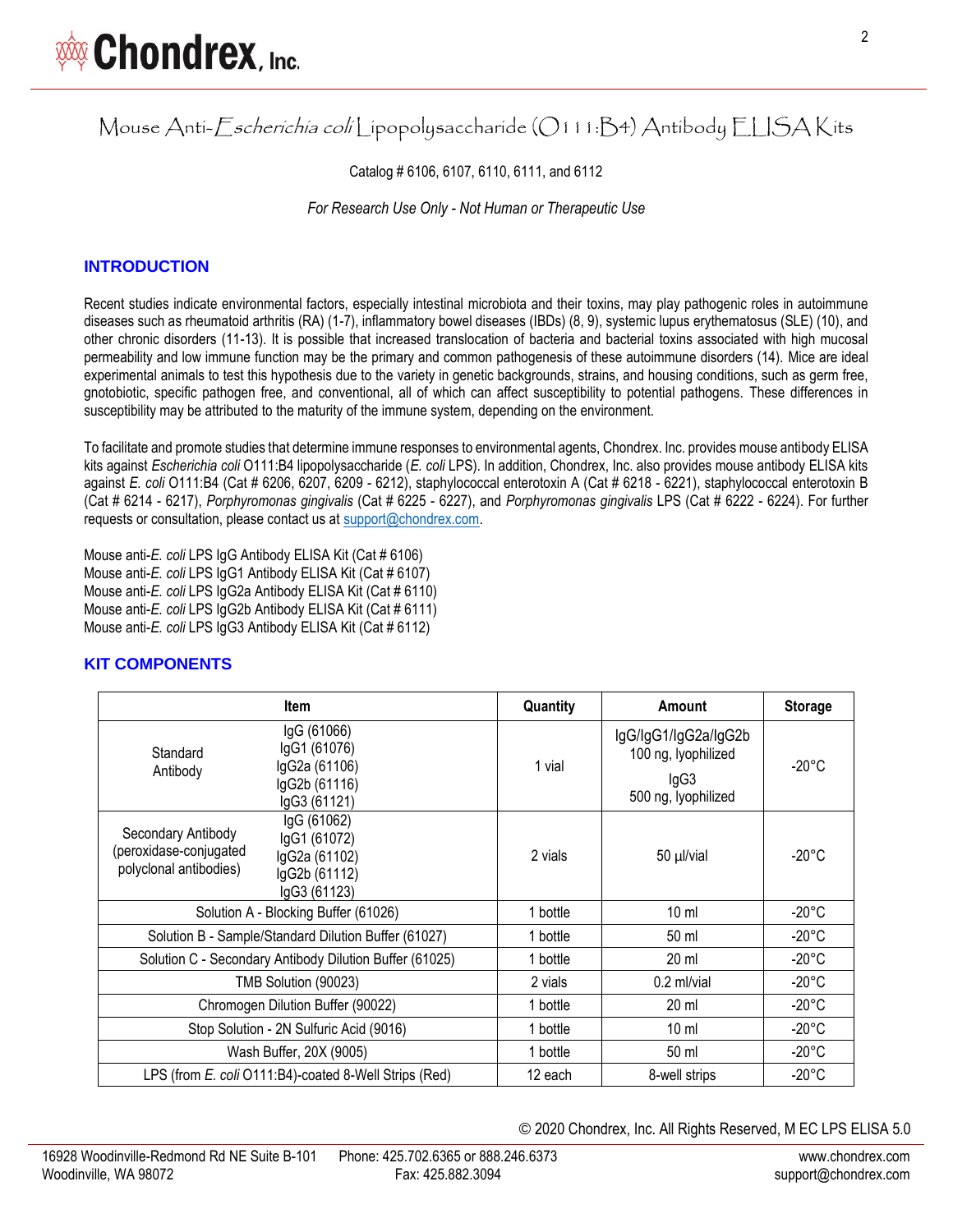#### **PLATE MAPPING**

Map the plate based on the number of samples and sample dilution. For example, if sample dilution is higher than 1:100, it is not necessary to run antigen un-coated wells, but if sample dilution is less than 1:100, it may be necessary to run antigen uncoated wells to determine the background noise reaction OD values of individual samples. An antigen uncoated plate (Catalog # 9026) for lower sample dilutions is not included. Please contac[t support@chondrex.com](mailto:support@chondrex.com) to place an order.

Standard Layout of Antigen Coated Plate. Standard Layout of Antigen Coated and Uncoated Plate.



#### **NOTES BEFORE USING ASSAY**

NOTE 1: It is recommended that the standard and samples be run in duplicate.

NOTE 2: Warm up all buffers to room temperature before use.

NOTE 3: Crystals may form in Wash Buffer, 20X when stored at cold temperatures. If crystals have formed, warm the wash buffer by placing the bottle in warm water until crystals are completely dissolved.

NOTE 4: Measure exact volume of buffers using a serological pipet, as extra buffer is provided.

NOTE 5: Cover the plate with plastic wrap or a plate sealer after each step to prevent evaporation from the outside wells of the plate.

NOTE 6: For partial reagent use, please see the assay protocol's corresponding step for the appropriate dilution ratio. For example, if the protocol dilutes 50 µl of a stock solution in 10 ml of buffer for 12 strips, then for 6 strips, dilute 25 µl of the stock solution in 5 ml of buffer. Partially used stock reagents may be kept in their original vials and stored at -20°C for use in a future assay.

NOTE 7: This kit contains animal components from non-infectious animals and should be treated as potential biohazards in use and for disposal.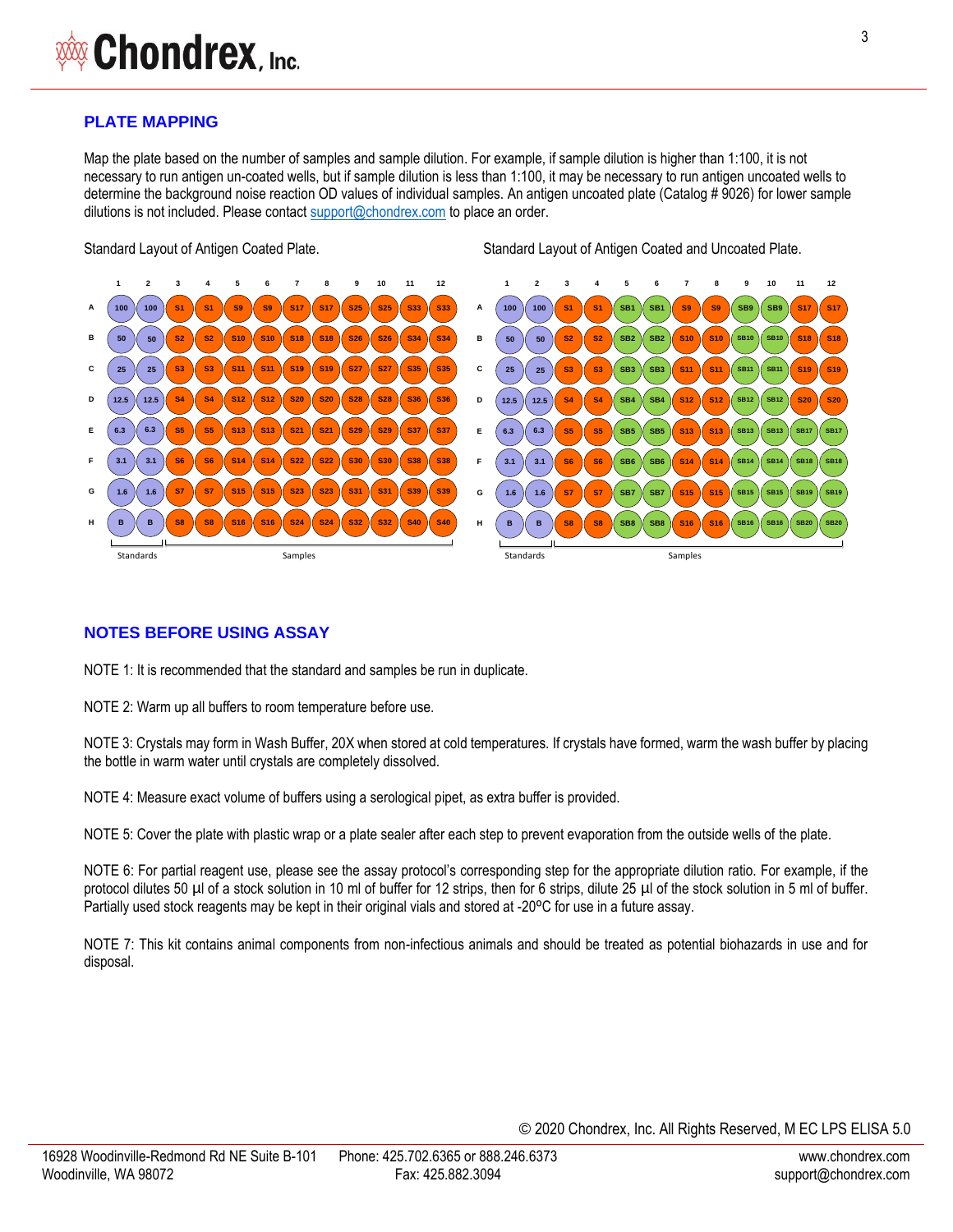# **Chondrex, Inc.**

# **ASSAY OUTLINE**

| Add 100 µl of Solution A to all wells |                                                          |  |
|---------------------------------------|----------------------------------------------------------|--|
|                                       | Incubate at room temperature for 1 hour.<br>Wash plate.  |  |
|                                       | Add 100 µl of diluted Standards and Samples              |  |
|                                       | Incubate at room temperature for 2 hours.<br>Wash plate. |  |
|                                       | Add 100 µl of diluted Secondary Antibody solution        |  |
|                                       | Incubate at room temperature for 1 hour.<br>Wash plate.  |  |
|                                       | Add 100 µl of TMB solution                               |  |
|                                       | Incubate at room temperature for 25 minutes.             |  |
|                                       | Add 50 µl of Stop Solution                               |  |
|                                       |                                                          |  |
|                                       | Read plates at 450 nm/630 nm                             |  |

# **ASSAY PROCEDURE**

1. **Add Blocking Buffer:** Add 100 µl of the Blocking Buffer (Solution A) to each well and incubate for 1 hour at room temperature

NOTE: If a sample with a dilution of 1:100 or less is assayed, antigen non-coated strips should be used. Solution A must be added to the non-coated wells without prior washing because any contaminants in the vessel containing the washing buffer will bind to the strips. For example, add 100 µl of Solution A to the antigen-coated strips (S1) and the corresponding uncoated strips (SB1). Incubate for 1 hour at room temperature.

2. **Prepare Standard Dilutions**: Dissolve one vial of standard with 1 ml of Sample/Standard Dilution Buffer (Solution B) to make the highest standard concentration - labeled "1". Prepare serial dilutions by mixing 250 µl of the 1X standard with 250 µl of Solution B labeled "2". Then repeat this procedure to make five additional serial dilutions of standard. The 1X standard may be stored at -20°C for use in a second assay. Chondrex, Inc. recommends making fresh serial dilutions for each assay.

4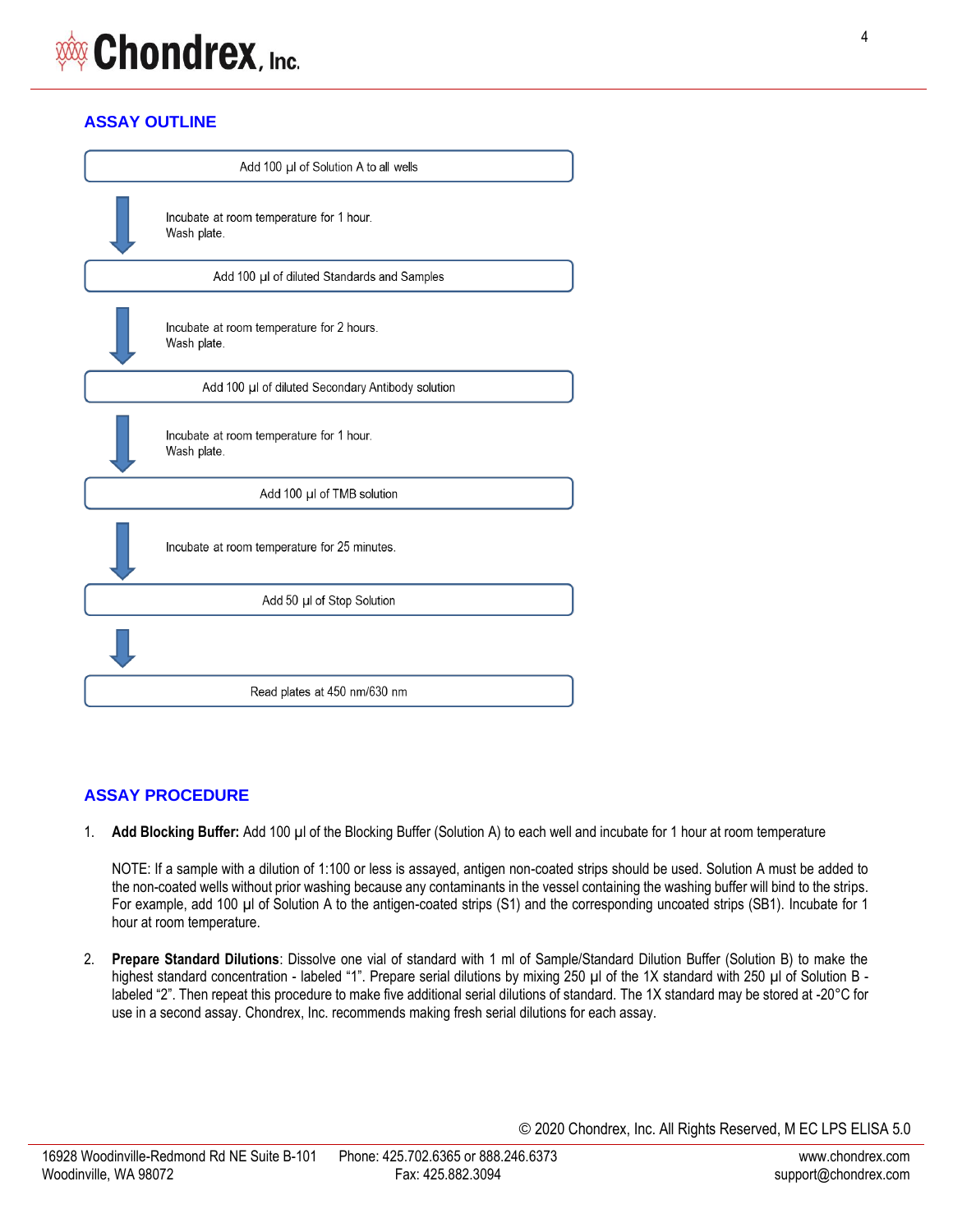

3. **Prepare Sample Dilutions:** Add 10 µl of mouse serum sample to 990 µl of Solution B (1:100) and keep it as a stock solution for future assays. Then, further dilute the sample with Solution B depending on the antibody levels. For example, take 250 µl of the sample stock solution and mix with 250 µl of Solution B to make a 1:200 dilution. If it is necessary to assay antibodies at less than 1:100 due to low antibody levels, antigen uncoated control strips will be necessary.

NOTE: Chondrex, Inc. recommends running a preliminary assay using various dilutions of sera (1:200, 1:1,000, 1:5,000) in order to determine the optimal dilution of your samples, especially before assaying a large number of samples.

- 4. **Dilute Wash Buffer**: Dilute 50 ml of 20X wash buffer in 950 ml of distilled water (1X wash buffer). Wash the plate with 1X wash buffer at least 3 times using a wash bottle with manifold or an automated plate washer**.** Empty the plate by inverting it and blot on a paper towel to remove excess liquid**.** Do not allow the plate to dry out.
- 5. **Add Standards and Samples**: Add 100 µl of Solution B (blank), standards, and samples to designated wells in duplicate. Incubate at room temperature for 2 hours.

NOTE: If a sample with a dilution of 1:100 or less is assayed, add 100 µl of the diluted samples to the antigen-coated strips (S1) and the corresponding uncoated strips (SB1).

- 6. **Wash**: Wash the plate with 1X wash buffer at least 3 times using a wash bottle with manifold or an automated plate washer. Empty the plate by inverting it and blot on a paper towel to remove excess liquid. Do not allow the plate to dry out.
- 7. **Add Secondary Antibody**: Dilute one vial of secondary antibody solution with 10 ml of Secondary Antibody Dilution Buffer (Solution C). Add 100 µl of secondary antibody solution to each well and incubate at room temperature for 1 hour.

| Strip# | Secondary Antibody (µl) | Solution C (ml) |
|--------|-------------------------|-----------------|
|        |                         |                 |
|        |                         | 3.4             |
|        | 25                      | 5.0             |
|        | 33                      | 6.6             |
|        |                         | 8.2             |
|        |                         | 10.C            |

8. **Wash**: Wash the plate with 1X wash buffer at least 3 times using a wash bottle with manifold or an automated plate washer. Empty the plate by inverting it and blotting on a paper towel to remove excess liquid. *Do not allow the plate to dry out.*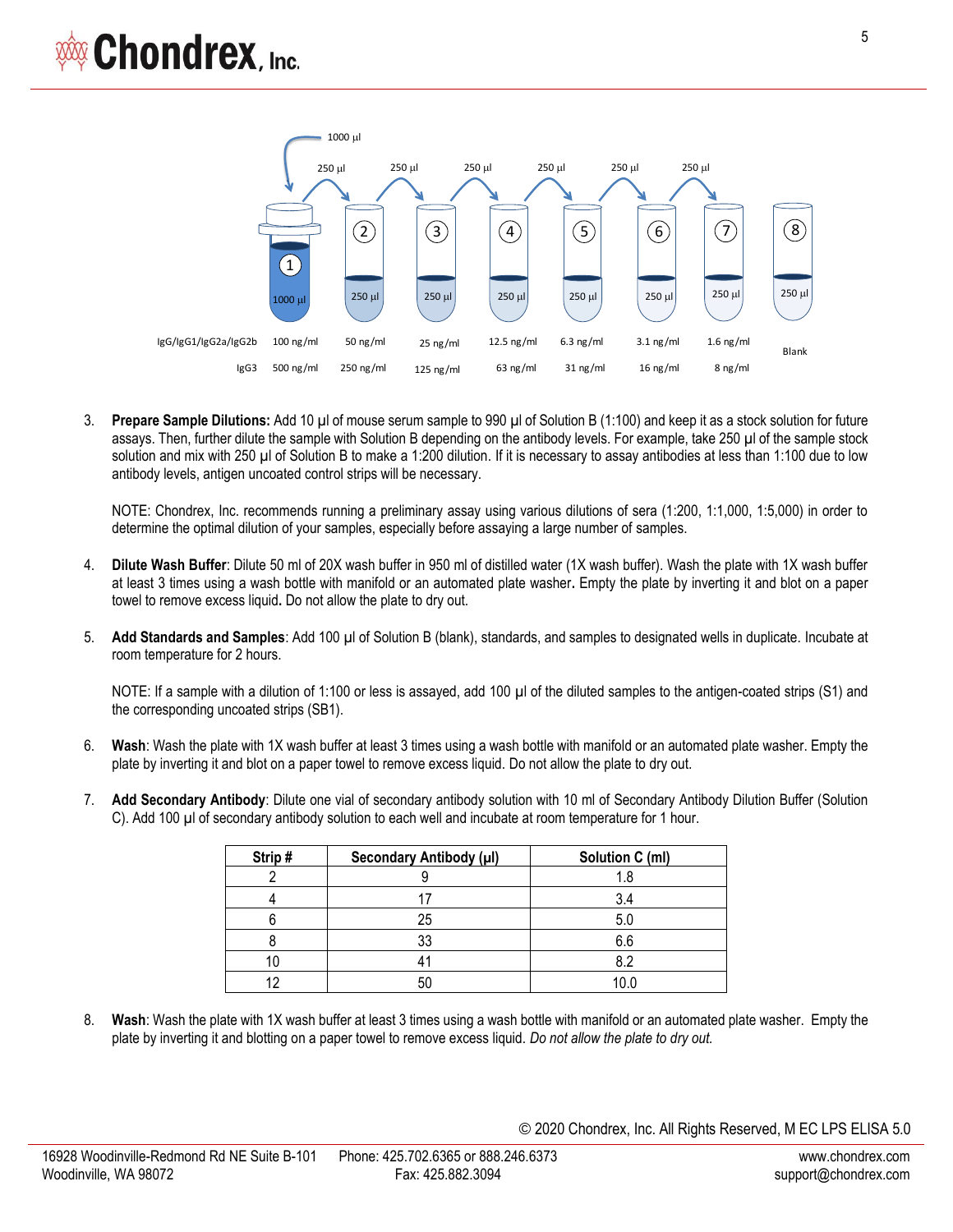9. **Add TMB Solution**: Use new tubes when preparing TMB solution. Just prior to use, dilute one vial of TMB with 10 ml of Chromogen Dilution Buffer. The prepared TMB solution cannot be stored for a future assay. Add 100 µl of TMB solution to each well immediately after washing the plate and incubate for 25 minutes at room temperature

| Strip# | $TMB (\mu I)$ | <b>Chromogen Dilution Buffer (ml)</b> |
|--------|---------------|---------------------------------------|
|        | 34            | 1.7                                   |
|        | 66            | 3.3                                   |
| 6      | 100           | 5.0                                   |
|        | 132           | 6.6                                   |
| 10     | 164           | 8.2                                   |
| 12     | 200           | 10.0                                  |

- 10. **Stop**: Stop the reaction with 50 µl of 2N Sulfuric Acid (Stop Solution) to each well.
- 11. **Read Plate**: Read the OD values at 450 nm. A 630 nm filter can be used as a reference. If the OD values of samples are greater than the OD values of the highest standard, re-assay the samples at a higher dilution.

# **CALCULATING RESULTS**

- 1. Average the duplicate OD values for the standards, blanks (B) and test samples in uncoated wells and coated wells.
- 2. Subtract the blank (B) values from the averaged OD values of the standards and test samples in uncoated wells and coated wells.
- 3. Subtract the OD values of samples tested in uncoated wells (background values) from their counterpart OD values in coated wells from Step 2 to eliminate values associated with non-specific reactions.
- 4. Plot the OD values of standards against the ng/ml of antibody standard**.** Using a log/log plot will linearize the data**.** Figure 1 shows a representative experiment where the standard range is from 1.6 to 100 ng/ml. The ng/ml of antibody in test samples can be calculated using regression analysis.

Figure 1 - A Typical Standard Curve for the Mouse Anti-*E. coli* LPS IgG Antibody ELISA Kit

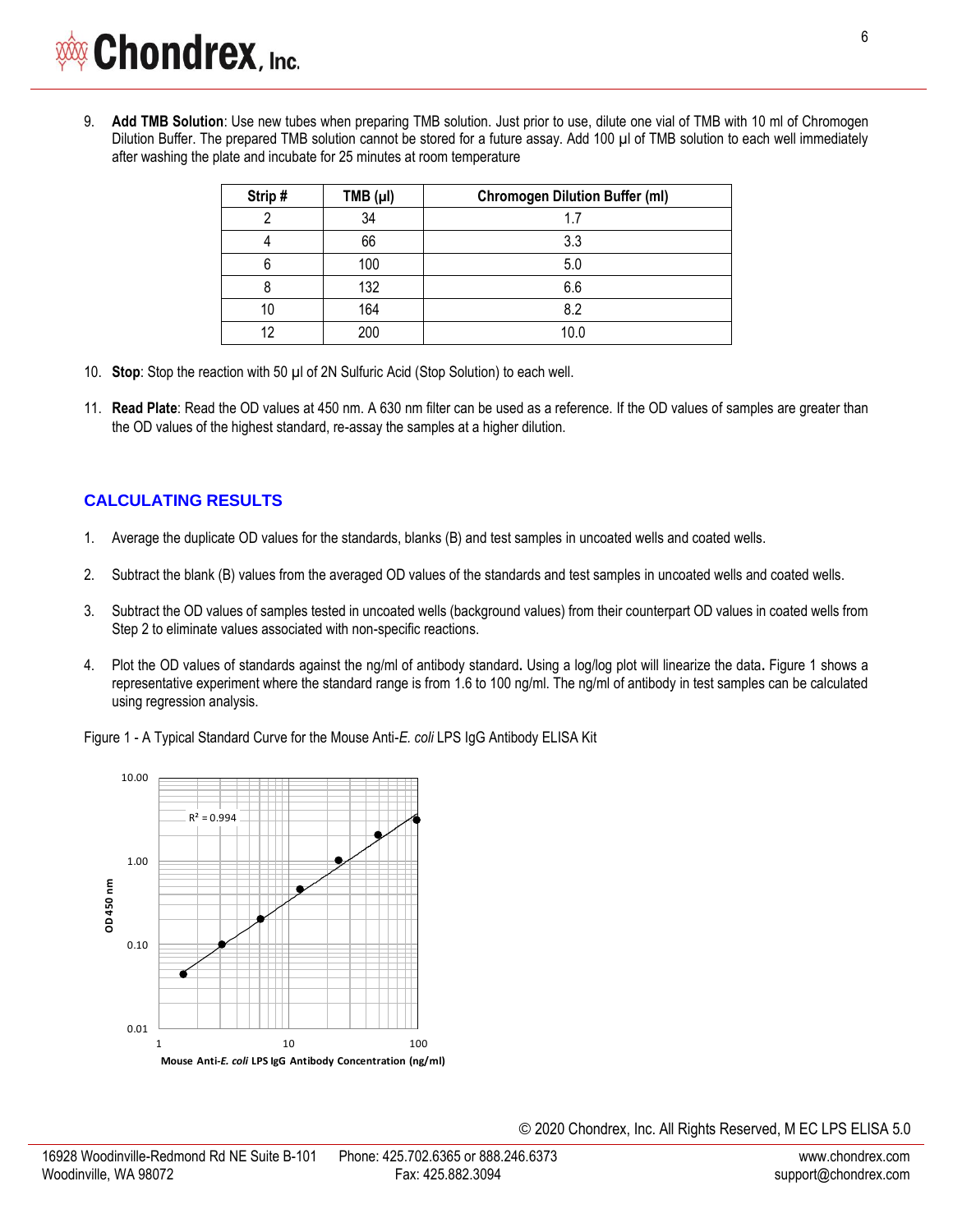# **VALIDATION DATA**

Table 1 - Reproducibility Data for Mouse Anti-*E. coli* LPS IgG Antibody ELISA Kit

| Test               | $3.1$ ng/ml | 12.5 $ng/ml$ | $50$ ng/ml |
|--------------------|-------------|--------------|------------|
| Intra-Assay CV (%) |             | 6.0          | 0.9        |
| Inter-Assay CV (%) | 11.7        | 4.0          |            |
| Spiking Test*      | 93%         | 105%         | 106%       |

Table 2 - Reproducibility Data for Mouse Anti-*E. coli* LPS IgG1 Antibody ELISA Kit

| Test               | $3.1$ ng/ml | 12.5 $ng/ml$ | $50$ ng/ml |
|--------------------|-------------|--------------|------------|
| Intra-Assay CV (%) |             |              |            |
| Inter-Assay CV (%) |             | 13.1         |            |
| Spiking Test*      | 108%        | 107%         | 106%       |

Table 3 - Reproducibility Data for Mouse Anti-*E. coli* LPS IgG2a Antibody ELISA Kit

| Test               | $3.1$ ng/ml | 12.5 $ng/ml$ | $50$ ng/ml |
|--------------------|-------------|--------------|------------|
| Intra-Assay CV (%) | າາ<br>د.∠   |              |            |
| Inter-Assay CV (%) |             | 4.Ն          |            |
| Spiking Test*      | 98%         | 99%          | 88%        |

Table 4 - Reproducibility Data for Mouse Anti-*E. coli* LPS IgG2b Antibody ELISA Kit

| Test               | $3.1$ ng/ml | 12.5 $ng/ml$ | $50$ ng/ml |
|--------------------|-------------|--------------|------------|
| Intra-Assay CV (%) | 5.4         | J.           | 6.9        |
| Inter-Assay CV (%) | l.9         | 9.8          |            |
| Spiking Test*      | 106%        | 110%         | 115%       |

Table 5 - Reproducibility data for Mouse Anti-*E. coli* LPS IgG3 Antibody ELISA Kit

| Test               | 16 $ng/ml$ | $63$ ng/ml | $250$ ng/ml |
|--------------------|------------|------------|-------------|
| Intra-Assay CV (%) | 5.8        | -4.        |             |
| Inter-Assay CV (%) |            |            |             |
| Spiking Test*      | 95%        | 96%        | 91%         |

\* Known amounts of anti-*E. coli* LPS antibodies were added to standards and then diluted with Sample/Standard Dilution Buffer (Solution B).

# **TROUBLESHOOTING**

For frequently asked questions about assays and ELISAs, please see Chondrex, Inc.'s [ELISA FAQ](https://www.chondrex.com/documents/ELISA-FAQ.pdf) for more information.